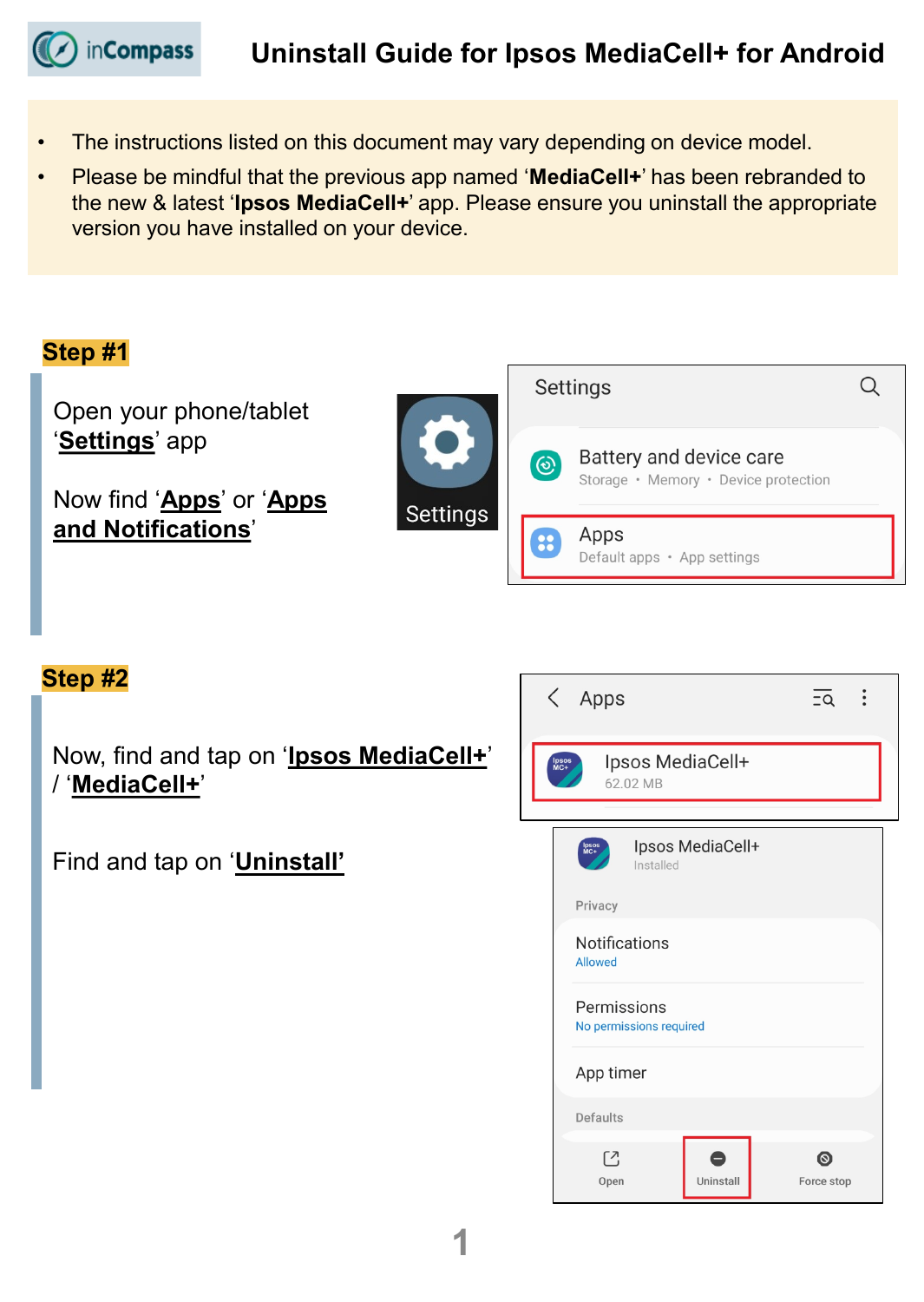

# **Uninstall Guide for Ipsos MediaCell+ for Android**

#### **Step #3**

### **Delete the VPN Certificate**

*If you set up a lockscreen password manually to install our VPN, this will now be reverted once our certificate is deleted.*

- Please now open '**Settings**' once again.
- Find and open '**Biometrics and security'** or '**Settings'** or '**Lock screen & Security'.**
- Some devices may need to tap '*Other security settings*' or '*More Settings*'



| Settings                                                                                                                 |  |
|--------------------------------------------------------------------------------------------------------------------------|--|
| <b>Biometrics and security</b><br>Face recognition • Fingerprints                                                        |  |
| <b>Biometrics and security</b>                                                                                           |  |
| Encrypt or decrypt SD card<br>No SD card                                                                                 |  |
| Other security settings<br>Change other security settings, such as those for<br>security updates and credential storage. |  |

### **Step #4**

- Find and tap '**View security certificates'** or '**Trusted credentials'** or '**Encryption and Credentials'**
- Tap the '**User'** tab to find the appropriate certificate.

Other security settings  $\langle$ 

Credential storage

Storage type Back up to hardware

View security certificates Display trusted CA certificates.

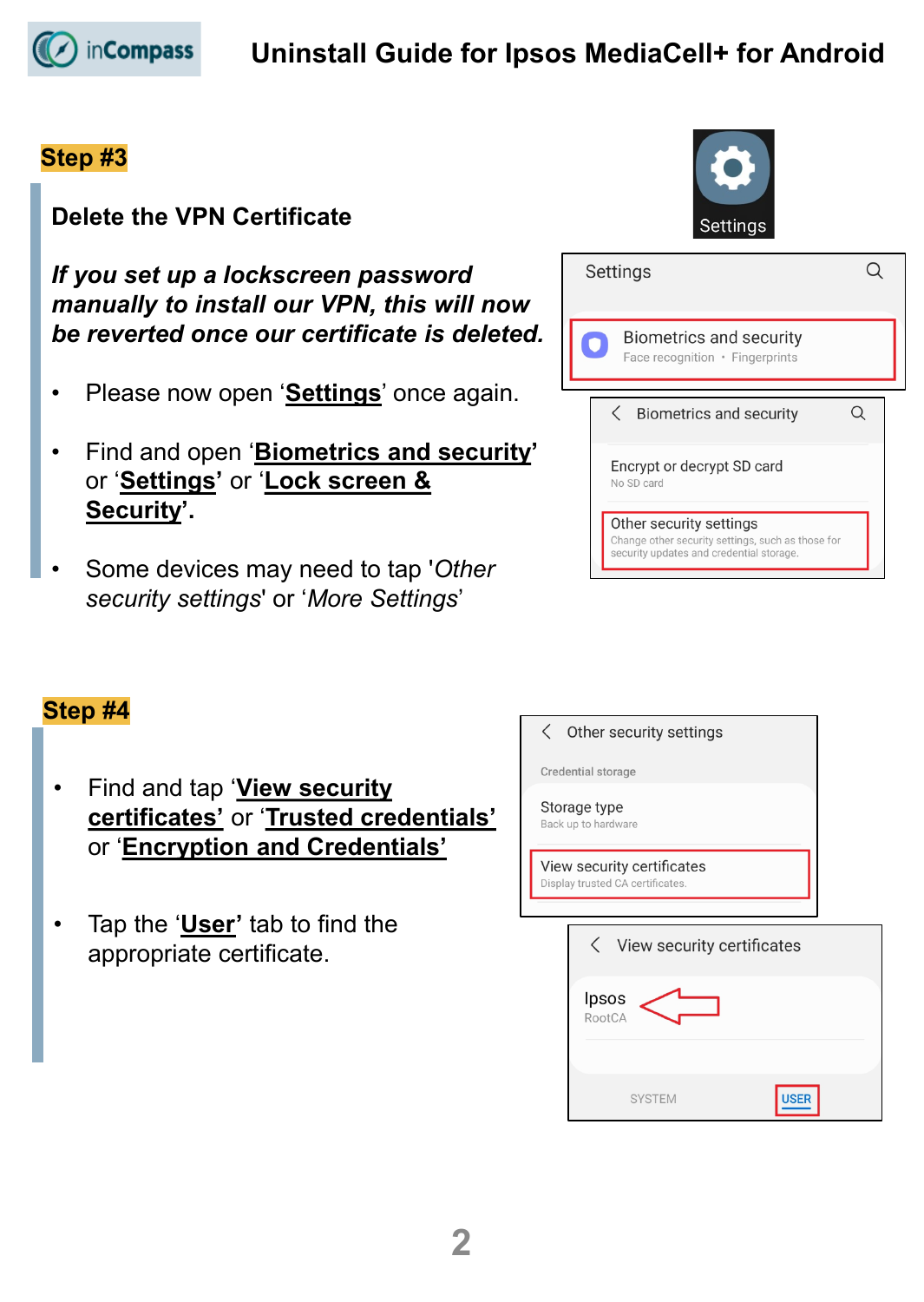

#### **Step #5**

### **Remove VPN Certificate**

• Tap on '**Ipsos**' (or if present, '**Ipsos MediaCell+**' / '**MediaCell+**')

Please now scroll to the bottom

• Tap '**Remove**'

Ipsos RootCA

| w scroll to the bottom.      | Security certificate                |    |
|------------------------------|-------------------------------------|----|
|                              | RootCA                              |    |
| <u>emove'</u>                |                                     |    |
|                              | Issued to:                          |    |
|                              | Common name:<br>RootCA              |    |
|                              | Organisation:<br>Ipsos              |    |
|                              | Organisational unit:                |    |
|                              | Serial number:<br>01:81:28:41:61:CB |    |
|                              | Issued by:                          |    |
|                              | Common name:<br>RootCA              |    |
| < View security certificates | Organisation:<br>Ipsos              |    |
|                              | Organisational unit:                |    |
| Ipsos                        | Validity:                           |    |
| RootCA                       | Issued on:                          |    |
|                              | 24 May 2022                         |    |
|                              | Expires on:                         |    |
| <b>SYSTEM</b><br><b>USER</b> | Remove                              | OK |

If you are using a device on Android 10, the application & VPN is now **uninstalled**.

If you are using a device on Android 11+, please complete the **final step on the next page**.